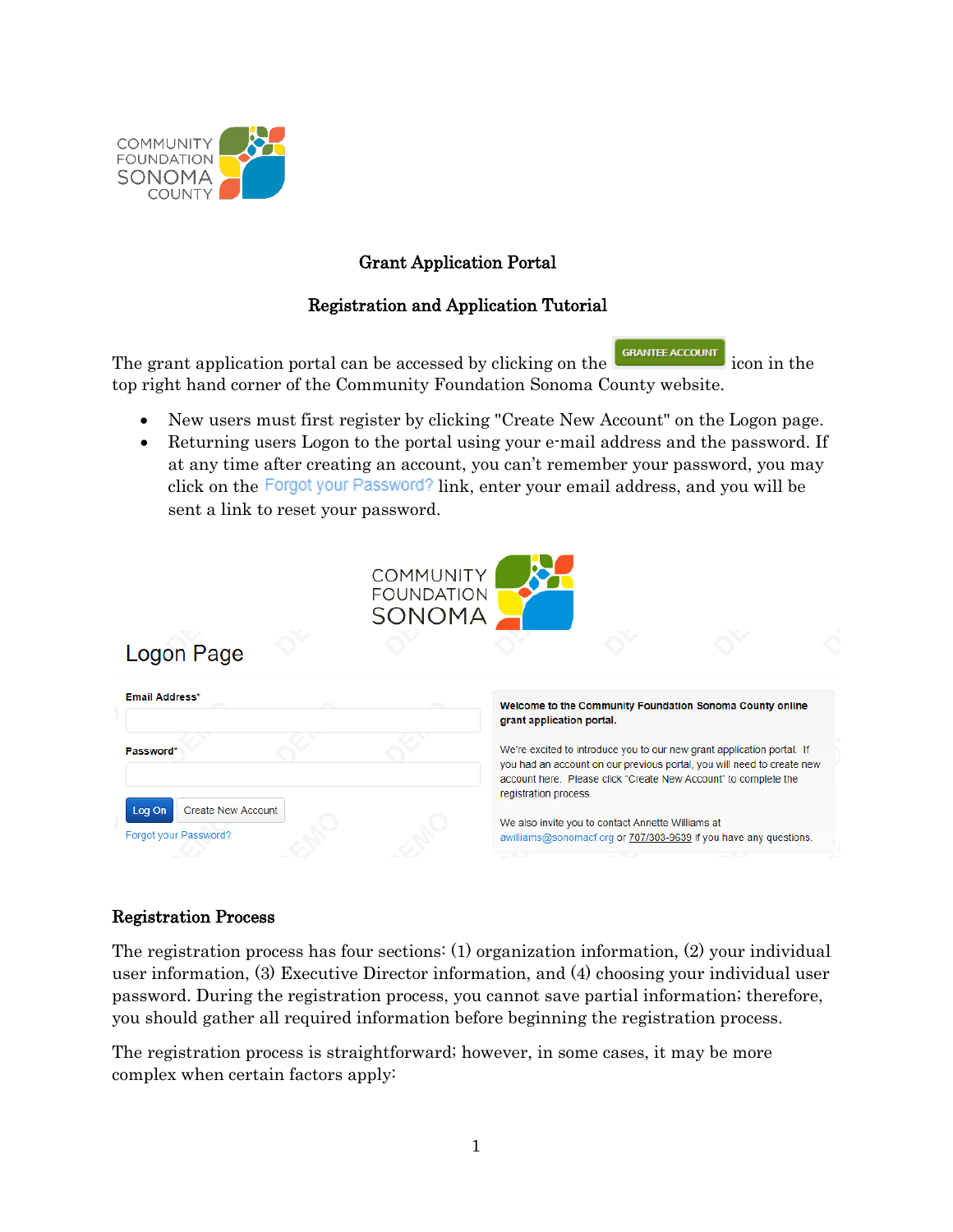The first person to register enters the organization's information, which creates the organization profile. It is important to enter this information accurately at registration, because after this point the organization profile can only be edited by Community Foundation staff. For an organization to easily view its full history of grants and requests, we recommend consolidating all applications into one user account. If you are unsure whether your organization already has an account or if you need to be added to an existing account, please contact [grants@sonomacf.org](mailto:grants@sonomacf.org) to discuss your options. (Additional users can be added by Community Foundation staff.)

If you are applying as a Fiscal Sponsor for another organization, or a Fiscal Sponsor is sponsoring your organization, you will need to enter the information of the Fiscal Sponsor organization in the registration page.

Should you need to navigate to a previous section in the registration process, you must use the Previous button at the bottom of each section in order for the information entered in registration fields to remain intact. If you attempt to navigate to the previous section using the browser's "back" button, you will lose all registration information entered.

Your user account ID is your e-mail address. Please remember, this is an account you will use for both present and future applications.

## Updating Your Registration Information

To update user and account information, click on your name at the top right corner of the screen and select "Edit Profile" from the drop-down menu.

To update organization or Executive Director information, please contact Annette Williams at [grants@sonomacf.org.](mailto:grants@sonomacf.org)

### The Application Page

After completing registration, you will be directed to the Apply page. This page will show our currently open Program grant opportunities, as well as any relevant deadlines.

To start a request, click on the **Apply** button attached to the opportunity you would like to apply to.

The button at the top left corner of the page will direct you to the Applicant Dashboard. This screen is your homepage where you can check the status of your current and historical requests.

The  $\blacksquare$  Active Requests  $\blacksquare$   $\blacksquare$  tab houses all current requests. These requests still require action, are awaiting a decision, and/or have not yet been marked closed by the site